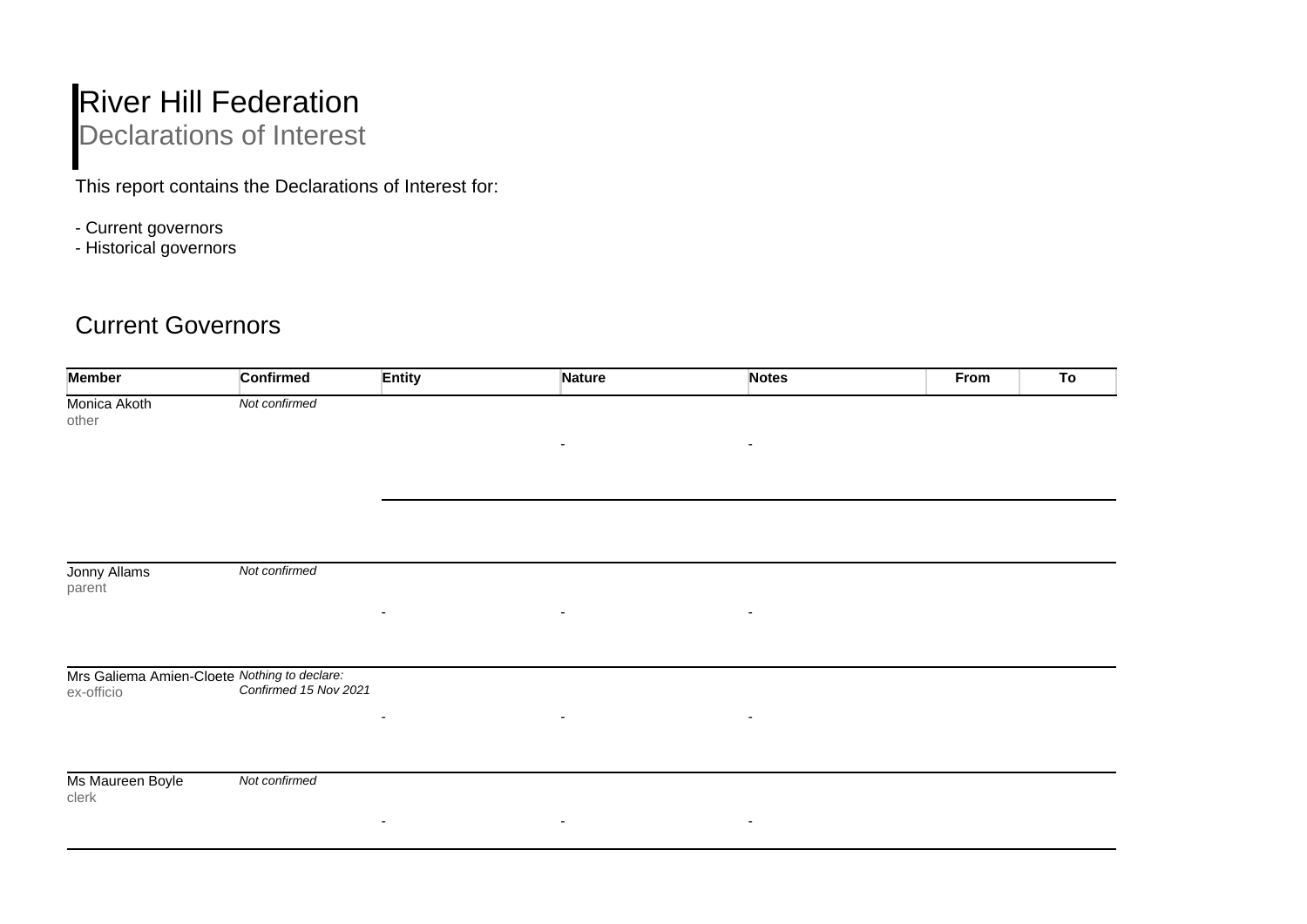| Miss Lisa Christiansen<br>associate headteacher | Confirmed 8 Mar 2021                         |                                           |                          |           |
|-------------------------------------------------|----------------------------------------------|-------------------------------------------|--------------------------|-----------|
|                                                 |                                              | Rotherhithe Primary School Head of School | NIL to declare           | 08 Mar 21 |
|                                                 |                                              |                                           |                          |           |
| Kofi Danquah<br>co-opted                        | Nothing to declare:<br>Confirmed 11 Dec 2020 |                                           |                          |           |
|                                                 |                                              | $\blacksquare$                            | $\overline{\phantom{a}}$ |           |
| Ms Barbara Ghezzi                               | Nothing to declare:                          |                                           |                          |           |
| associate headteacher                           | Confirmed 15 Nov 2021                        |                                           |                          |           |
|                                                 |                                              |                                           |                          |           |
| Dr Mary Henley                                  | Nothing to declare:                          |                                           |                          |           |
| co-opted                                        | Confirmed 15 Nov 2021                        |                                           |                          |           |
|                                                 |                                              |                                           |                          |           |
| Darren Lalchan                                  | Nothing to declare:                          |                                           |                          |           |
| staff                                           | Confirmed 8 Mar 2021                         |                                           |                          |           |
|                                                 |                                              |                                           |                          |           |
| Julia LePla                                     | Nothing to declare:                          |                                           |                          |           |
| authority                                       | Confirmed 15 Nov 2021                        | $\blacksquare$                            |                          |           |
|                                                 |                                              |                                           |                          |           |
| <b>Amber Malik</b><br>co-opted                  | Nothing to declare:<br>Confirmed 17 Jun 2021 |                                           |                          |           |
|                                                 |                                              |                                           |                          |           |
| Mrs Donna-Marie Muir<br>clerk                   | Confirmed 13 Sep 2021                        |                                           |                          |           |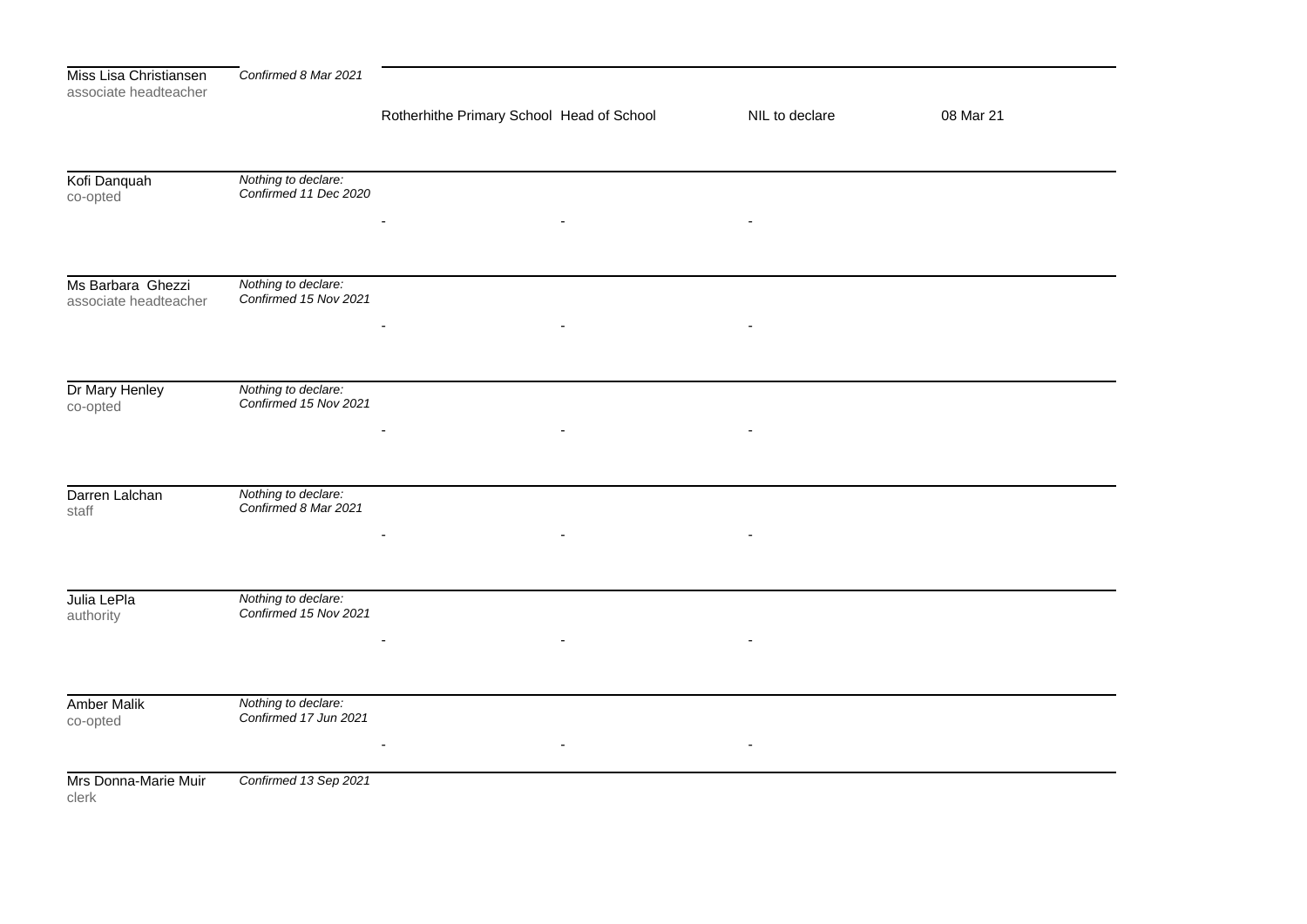|                               |                                              | <b>Tadworth Primary school</b> | Governor                 |                                  | 07 Dec 20 | 09 Dec 24 |
|-------------------------------|----------------------------------------------|--------------------------------|--------------------------|----------------------------------|-----------|-----------|
|                               |                                              | Southwar LA                    | Employee                 | <b>Head of Governor Services</b> | 19 Apr 21 |           |
| Mr Ray Piggott<br>co-opted    | Nothing to declare:<br>Confirmed 9 Mar 2021  | $\sim$                         | $\overline{\phantom{a}}$ | $\overline{\phantom{a}}$         |           |           |
| Mr Jamie Saunders<br>co-opted | Nothing to declare:<br>Confirmed 15 Nov 2021 |                                |                          |                                  |           |           |
| Mr Liam Wardley               | Nothing to declare:<br>Confirmed 19 Nov 2021 | ۰                              | $\overline{\phantom{a}}$ | ٠                                |           |           |
| co-opted                      |                                              | ٠                              | $\overline{\phantom{a}}$ | ٠                                |           |           |